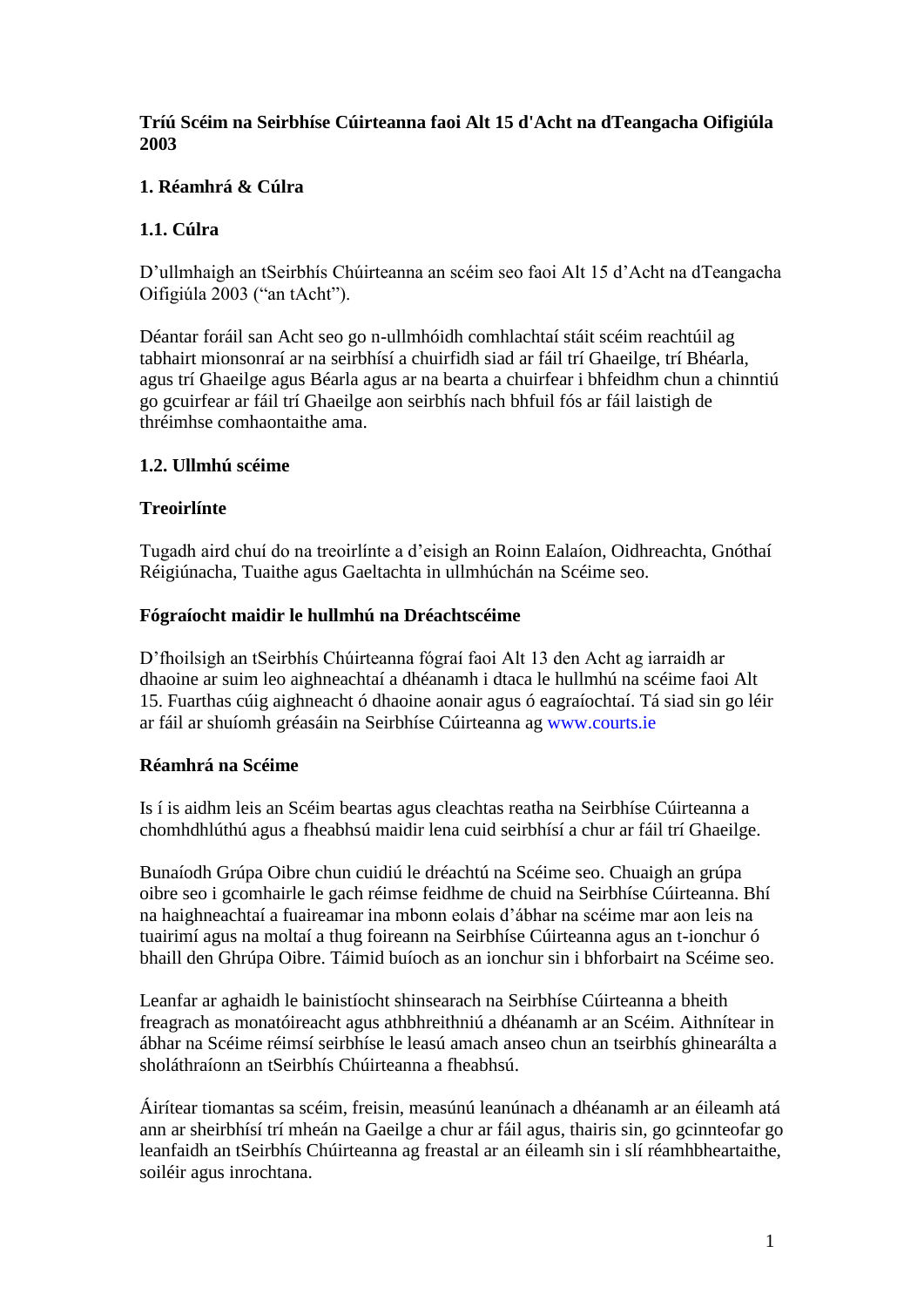Leanfaidh an tSeirbhís Chúirteanna leis an leibhéal éilimh atá ar a cuid seirbhísí i nGaeilge a thomhas trí iniúchadh a dhéanamh ar leibhéal na bhfiosruithe / na niarratas ar sheirbhísí trí Ghaeilge. Cinnfidh an tSeirbhís Chúirteanna an t-ord ina dtabharfar tús áite do sheirbhísí faoi leith lena gcur ar fáil i nGaeilge le comhaontú ón Aire Ealaíon, Oidhreachta, Gnóthaí Réigiúnacha, Tuaithe agus Gaeltachta.

Tá na tiomantais uile chun feabhas a chur ar sheirbhísí a sholáthraíonn an tSeirbhís Chúirteanna bunaithe ar staid reatha cúrsaí san eagraíocht mar atá faoi láthair. Ní mór a admháil go bhféadfadh sé go mbeadh iarmhairt dhiúltach ag athruithe maoinithe agus soláthar foirne a d'fhéadfadh tarlú amach anseo, agus nach bhfuil smacht ar bith ag an tSeirbhís Chúirteanna orthu, ar sheachadadh na dtiomantas sin.

#### **Dáta tosaigh na Scéime**

Tá an Scéim seo daingnithe ag an Aire Ealaíon, Oidhreachta, Gnóthaí Réigiúnacha, Tuaithe agus Gaeltachta. Tosóidh an scéim seo le héifeacht ó 24 Iúil 2017 agus beidh sí i bhfeidhm ar feadh tréimhse trí bliana ón dáta seo nó go dtí go mbeidh Scéim nua daingnithe, pé acu is déanaí.

## **An Próiseas Comhairliúcháin**

Chomh maith leis an bhfógra faoi Alt 13 den Acht a fhoilsiú sna nuachtáin agus ar shuíomh gréasáin na Seirbhíse Cúirteanna, cuireadh Grúpaí Úsáideoirí ar an eolas go rabhamar ag lorg aighneachtaí. Rinneadh measúnú ar chumas fhoireann na Seirbhíse Cúirteanna seirbhísí a chur ar fáil trí Ghaeilge laistigh agus lasmuigh de cheantair Ghaeltachta araon. Ar an mbealach seo rinne an tSeirbhís Chúirteanna measúnú sealadach ar an éileamh féideartha ar sheirbhísí trí Ghaeilge agus ar na hacmhainní atá aici mar eagraíocht chun freastal ar a leithéid d'éileamh.

## **2. Achoimre ar na seirbhísí a sholáthraíonn an tSeirbhís Chúirteanna**

Bunaíodh an tSeirbhís Chúirteanna leis an Acht um Sheirbhís Chúirteanna 1998 ina leagtar amach feidhmeanna na Seirbhíse mar a leanas:

- na cúirteanna a bhainistiú;
- seirbhísí tacaíochta a sholáthar do na breithiúna;
- eolas faoin gcóras cúirteanna a sholáthar don phobal;
- foirgnimh chúirte a sholáthar, a bhainistiú agus chothabháil a dhéanamh orthu;
- saoráidí a chur ar fáil d'úsáideoirí na gcúirteanna;

Is é Ráiteas Misin na Seirbhíse Cúirteanna "Na cúirteanna a bhainistiú, tacaíocht a thabhairt do na breithiúna agus seirbhís ardchaighdeáin agus gairmiúil a chur ar fáil d'úsáideoirí uile na gcúirteanna."

Déanann bord ar a bhfuil cathaoirleach agus seacht mball déag eile lena n-áirítear an Príomhoifigeach Feidhmiúcháin an tSeirbhís a rialú. Cuimsítear an Príomhoifigeach Feidhmiúcháin agus cúig cheannasaí de Stiúrthóireachtaí ar an bhFoireann Bainistíochta Sinsearaí. Is é an Príomhoifigeach Feidhmiúcháin an t-oifigeach cuntasaíochta agus tá an fhreagracht aige as an bhfoireann a bhainistiú agus a stiúradh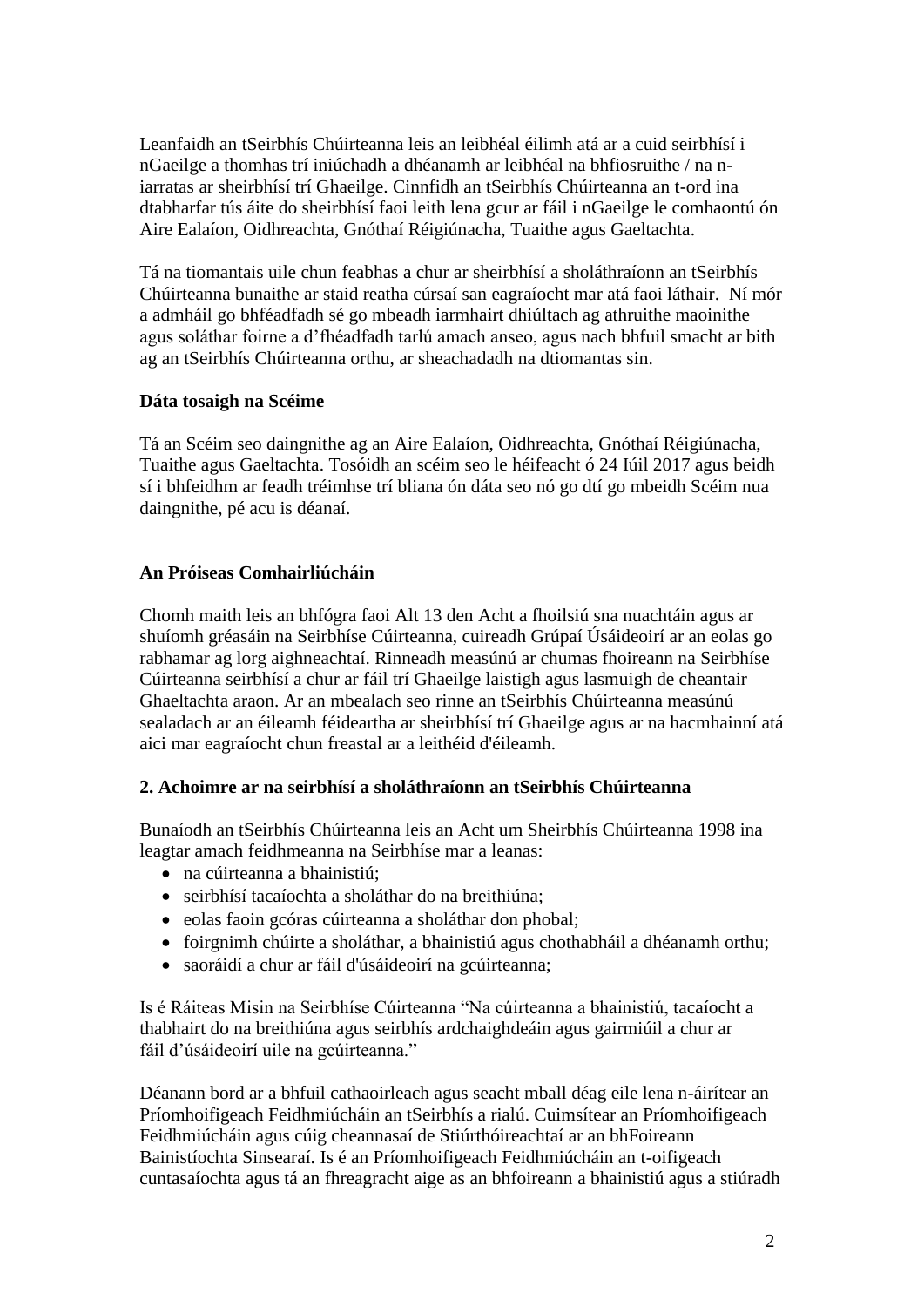mar aon le gnáthghnó na Seirbhíse. Faoi láthair, tá ceanncheathrú na Seirbhíse lonnaithe i dTeach an Fhionnuisce, 15/24 Sráid an Fhionnuisce Thuaidh, Margadh na Feirme, Baile Átha Cliath 7.

Eagraíocht dhíláraithe den chuid is mó is ea an tSeirbhís Chúirteanna a bhfuil freagracht riaracháin aici as thart ar 83 teach cúirte agus ionad cúirte ar fud na tíre.

Tá roinnt mhaith ionad i mBaile Átha Cliath, lena n-áirítear campas na gCeithre Cúirteanna, Foirgneamh na Cúirteanna Breithiúnais Coiriúla agus Teach Dolphin, Sráid Essex Thoir, ina ndéileáiltear le gnó sibhialta, teaghlaigh agus coiriúil de dhlínse na Cúirte Uachtaraí, na hArd-Chúirte, na Cúirte Achomhairc, Chúirt Chuarda Bhaile Átha Cliath agus Chúirt Dúiche Cathrach Bhaile Átha Cliath.

Tá ceithre oifig réigiúnacha lonnaithe i gCorcaigh, i gCaisleán an Bharraigh, sa Nás, agus i nDún Dealgan. Tá 25 oifig chúirte chomhcheangailte agus 8 n-oifig neamhspleácha lonnaithe lasmuigh de Bhaile Átha Cliath.

Is iad seo a leanas príomhpháirtithe leasmhara agus príomhchustaiméirí na Seirbhíse:

- 1. Na Breithiúna. Ní páirtithe leasmhara iad breithiúna sa ghnáthchiall. Is ionann na Breithiúna agus orgán breithiúnach an rialtais de bhun fhorálacha an Bhunreachta agus is príomhról de chuid na Seirbhíse Cúirteanna é tacaíocht riaracháin a chur ar fáil do na breithiúna a gcumhachtaí agus a bhfeidhmeanna a chur i gcrích.
- 2. An Rialtas, an Roinn Cirt agus Dlí agus Comhionannais, agus Ranna Rialtais eile.
- 3. Úsáideoirí Cúirte: an lucht dlí agus a gcomhlachtaí ionadaíocha faoi seach, cliaint an lucht dlí, gach páirtí a thagann os comhair na gCúirteanna agus daoine ar a ngairtear i gcomhair seirbhís ghiúiré.
- 4. Gníomhaireachtaí agus grúpaí laistigh den Earnáil Ceartais amhail an Garda Síochána, an tSeirbhís Príosún, an tSeirbhís Promhaidh agus Leasa, an Coiste um Chleachtas agus Nós Imeachta Cúirte agus an Coimisiún um Athchóiriú an Dlí.
- 5. Gníomhaireachtaí agus comhlachtaí amhail an Bord Measúnaithe Díobhálacha Pearsanta, Oifig an Stiúrthóra um Fhorfheidhmiú Corparáideach, an Grúpa Athbhreithnithe Dlí Cuideachta, baill den Oireachtas, Údaráis Áitiúla, na Coimisinéirí Ioncaim, agus Coimisiún an Aontais Eorpaigh.
- 6. Grúpaí d'úsáideoirí sheirbhísí de chuid na Seirbhíse Cúirteanna, agus baill an phobail.

## **3. Seirbhís reatha i nGaeilge**

3.1. Chuir an tSeirbhís Chúirteanna feabhas ar na seirbhísí a chuirimid ar fáil i nGaeilge i gcomhthéacs an chéad dá scéim. D'fhorbraíomar an tseirbhís Ghaeilge maidir le faisnéis, aistriúchán, turais phoiblí, córais TF, córas ríomhphoist, fáiltiú ar an teileafón, inniúlacht labhartha agus inár gclár oiliúna.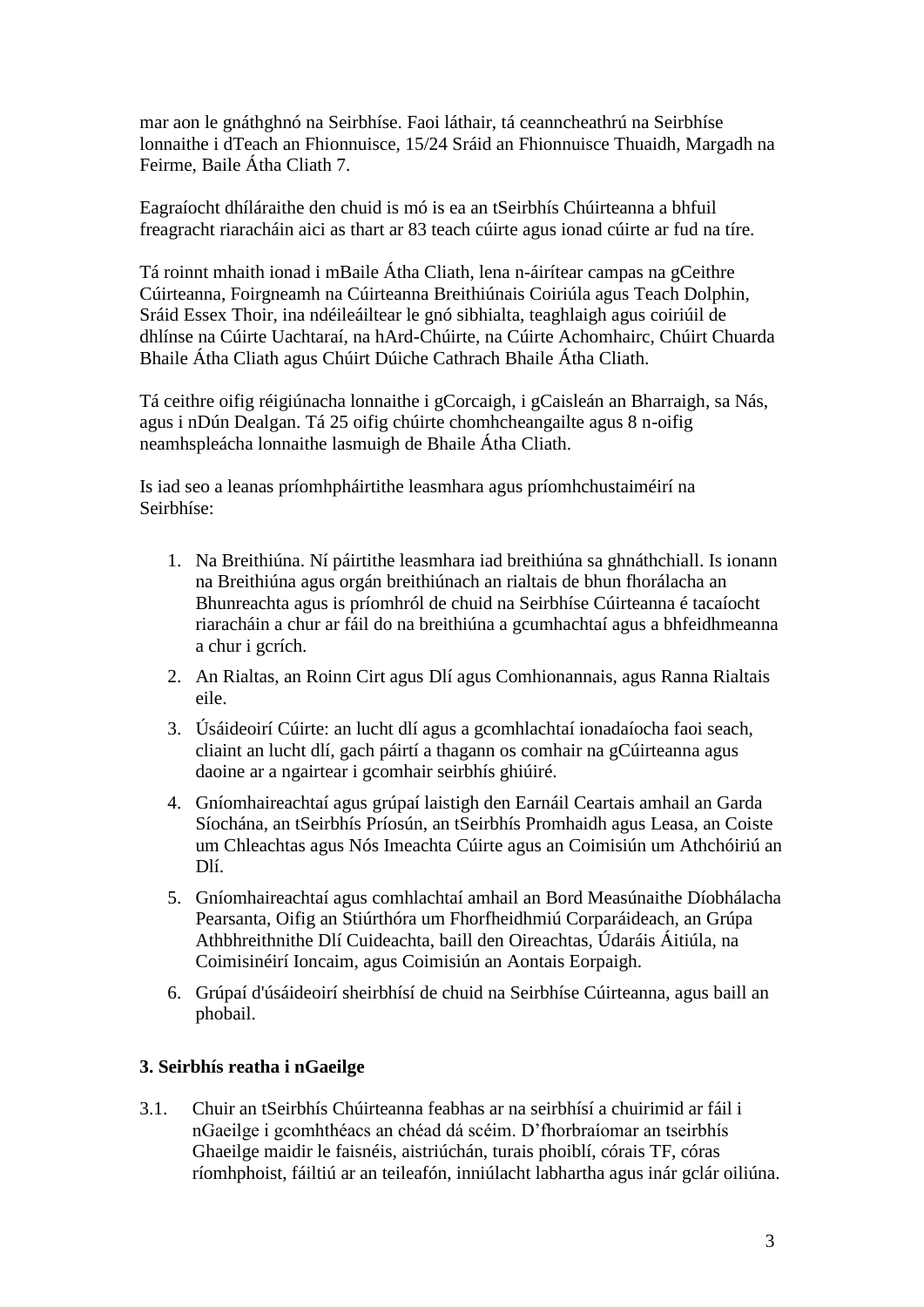- 3.2. Tá Suíomh Gréasáin na Seirbhíse Cúirteanna ar fáil i nGaeilge.
- 3.3. Tá clár CSPE na Seirbhíse Cúirteanna do scoileanna "Let's Look at the Law" ("Breathnaímis ar an Dlí") ar fáil i nGaeilge.
- 3.4. Thacaíomar le feabhsuithe i gcaighdeáin aistriúcháin, trí chaighdeán úr seirbhís aistriúcháin bhainistithe a fhorbairt agus aistritheoirí seachfhoinsithe a fháil chun creidiúnú a chur i gcrích leis an scéim um chreidiúnú arna reáchtáil ag Foras na Gaeilge.
- 3.5. Sa chás go bhfuil sé orduithe ag an gCúirt, tá costais aistriúcháin agus ateangaireachta íoctha ag an tSeirbhís Chúirteanna chun úsáideoirí Gaeilge na gcúirteanna a chur ar a gcumas cásanna a stiúradh i nGaeilge, i gcásanna iomchuí.
- 3.6. Is féidir le húsáideoirí cúirte déileáil le cásanna i nGaeilge.
- 3.7. Tá Rialacha Cúirte agus Táillí Cúirte ar fáil i nGaeilge ar ár suíomh gréasáin, de réir mar a soláthraíonn an Roinn Cirt agus Dlí agus Comhionannas iad.
- 3.8. Cuirimid turais threoraithe do chuairteoirí ar fáil i nGaeilge i mBaile Átha Cliath agus i Leitir Ceanainn.
- 3.9. Cuirfear preaseisiúintí ón tSeirbhís ar fáil i nGaeilge ag an am céanna leis na leaganacha Béarla, ach amháin in imthosca eisceachtúla.
- 3.10. Tá ceanntásca agus clásail séanta ríomhphoist ar fáil i nGaeilge.
- 3.11. Chuireamar Clár oiliúna ar siúl chun feasacht na foirne a spreagadh maidir le cearta úsáideoirí Gaeilge na cúirte agus ár seirbhísí i nGaeilge d'úsáideoirí cúirte.
- 3.12. Tá Clár oiliúna curtha i bhfeidhm againn chun feabhas a chur ar ár n-inniúlacht sa Ghaeilge.
- 3.13. Tá treoracha cleachtais na gcúirteanna ar fáil i nGaeilge.
- 3.14. Foilsítear eolas faoi obair agus ghnó na gcúirteanna ar ár suíomh gréasáin i nGaeilge.
- 3.15 Beidh na hábhair go léir atá statach agus a chuir an tSeirbhís Chúirteanna tús leo ar fáil sa dá theanga, seachas na hábhair sin atá sonraithe nach mbeidh siad ar fáil ach amháin i mBéarla.
- 3.16 Tá bileoga míniúcháin an ghiúiré ar fáil i nGaeilge.
- 3.17 Tá eolas le haghaidh bhaill an ghiúiré ar fáil i nGaeilge ar ár suíomh gréasáin.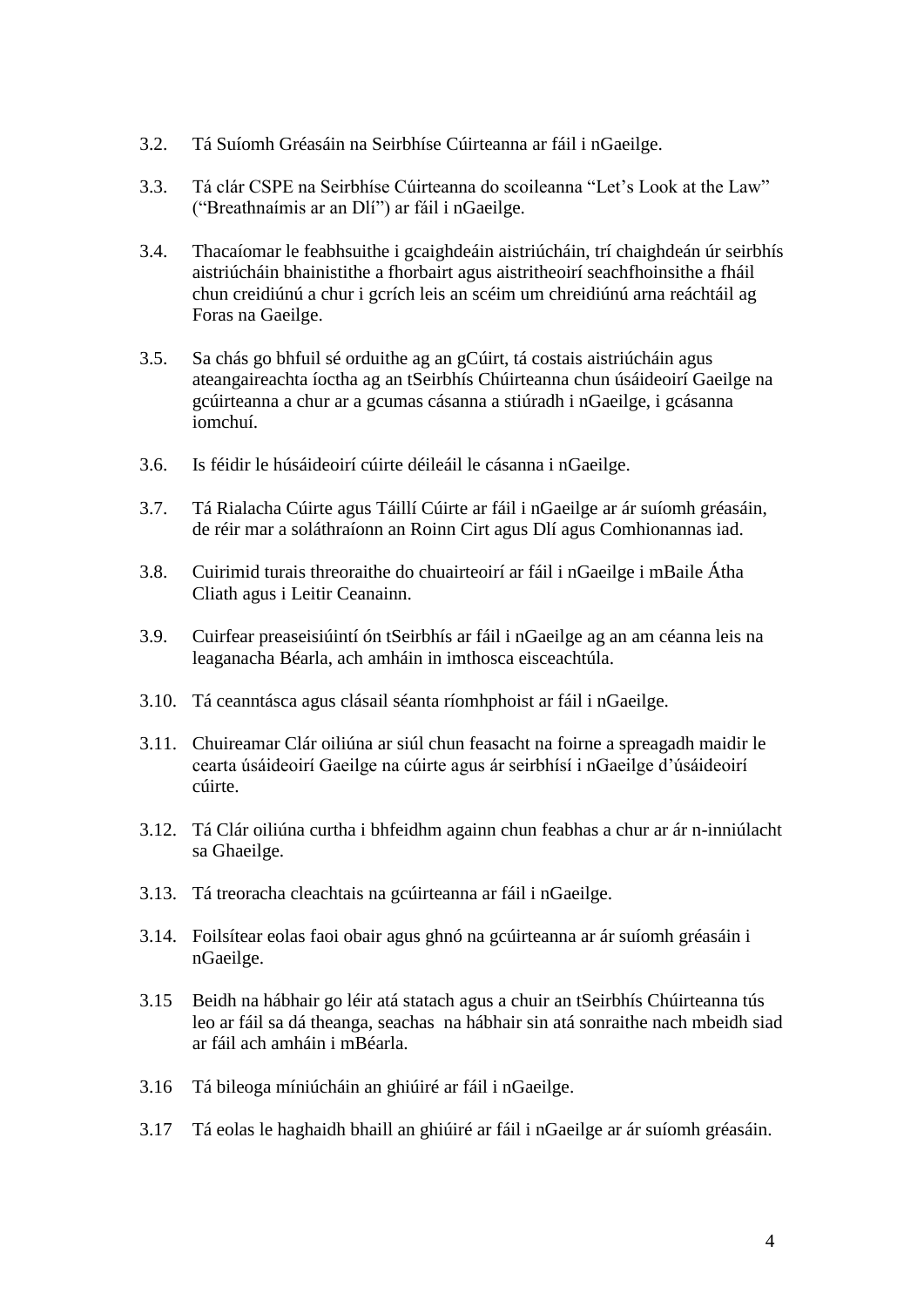- 3.18 Tá ár dtuarascálacha bliantúla agus ár bpleananna straitéiseacha ar fáil i nGaeilge ar ár suíomh gréasáin.
- 3.19 Tá ár mbosca ríomhphoist Gaeilge "fiosruithe@courts.ie" curtha ar fáil le haghaidh fiosruithe i nGaeilge.
- 3.20 Tá treoracha tagartha ar stór focal dleathach agus ar stór focal sa ghnáthchaint ar fáil ar an líonra inmheánach.

# **4. Moltaí na 3ú Scéime**

## **4.1. Seirbhís molta trí mheán na Gaeilge amháin**

Leagadh amach cineál gnó na Seirbhíse Cúirteanna sa chéad Scéim, agus is fiú é a leagan amach arís, toisc go dtéann sé i gcion fós ar sholáthar ár seirbhísí i nGaeilge amháin**.**

Tá sé riachtanach go soláthrófar seirbhísí a chuirtear ar fáil in oifigí cúirte sa dá theanga oifigiúla mar gheall ar an gcineál seirbhísí a sholáthraítear iontu, toisc go bhféadfadh custaiméirí a bheith ag úsáid seirbhísí oifig chúirte laistigh de cheantar Gaeltachta ach d'fhéadfadh sé nach cainteoirí Gaeilge iad. Bheadh a lán custaiméirí ann nach mbeadh ina gcónaí sa cheantar cúirte ar a mbeadh orthu freastal.

I bhfianaise ár gcineáil ghnó, meastar nach mbeadh sé cuí go gcuirfeadh oifig na Seirbhíse Cúirte seirbhís i nGaeilge amháin ar fáil. Toisc go bhfuil an chuid is mó den ghnó lena ndéileálann na hoifigí cúirte conspóideach agus dá bhrí sin go mbaineann sé le dhá pháirtí nó níos mó, ní mór don tSeirbhís Chúirteanna cuimhne a choinneáil go bhfuil an ceart ag gach páirtí go bpléifear leo sa teanga a roghnaíonn siad.

Cé go bhfuil roinnt oifigí a bhfreastalaíonn ar cheantair Ghaeltachta, caithfidh a choinneáil i gcuimhne freisin, nach bhfuil aon oifig chúirte a bhfreastalaíonn ar cheantair Ghaeltachta amháin.

Agus an eagraíocht seo i mbun tograí a bheartú le haghaidh a Tríú Scéim Teanga, tá an tSeirbhís ag coinneáil i gcuimhne go bhfuil sí tar éis fulaingt de dheasca laghdú suntasach ar an líon fostaithe san eagraíocht, chomh maith le líon mór dá cuid fostaithe a raibh a lán taithí acu tar éis dul ar scor, agus laghdú suntasach i maoiniú na heagraíochta, freisin. Tá feabhas ag teacht ar na fadhbanna seo go mall.

## **4.2. Seirbhís molta trí mheán an Bhéarla amháin**

## *Doiciméid agus aithisc*

- Leanfar de dhoiciméid theicniúla a tháirgtear do chomhlachtaí poiblí eile nó do lucht féachana idirnáisiúnta a chur ar fáil i mBéarla amháin.
- Cuirfear aithisc nó ráitis ar fáil sa teanga (sna teangacha) ina seachadfar iad.
- Beidh foirmeacha tairisceana teicniúla móra agus mionsonraithe, lena náirítear tairiscintí fógartha ag an Aontas Eorpach (AE) i mBéarla amháin, i ngeall ar a nádúr teicniúil, ach amháin tairiscintí i gcomhair seirbhísí Gaeilge.
- Beidh roinnt lámhleabhar inmheánach speisialaithe i mBéarla amháin.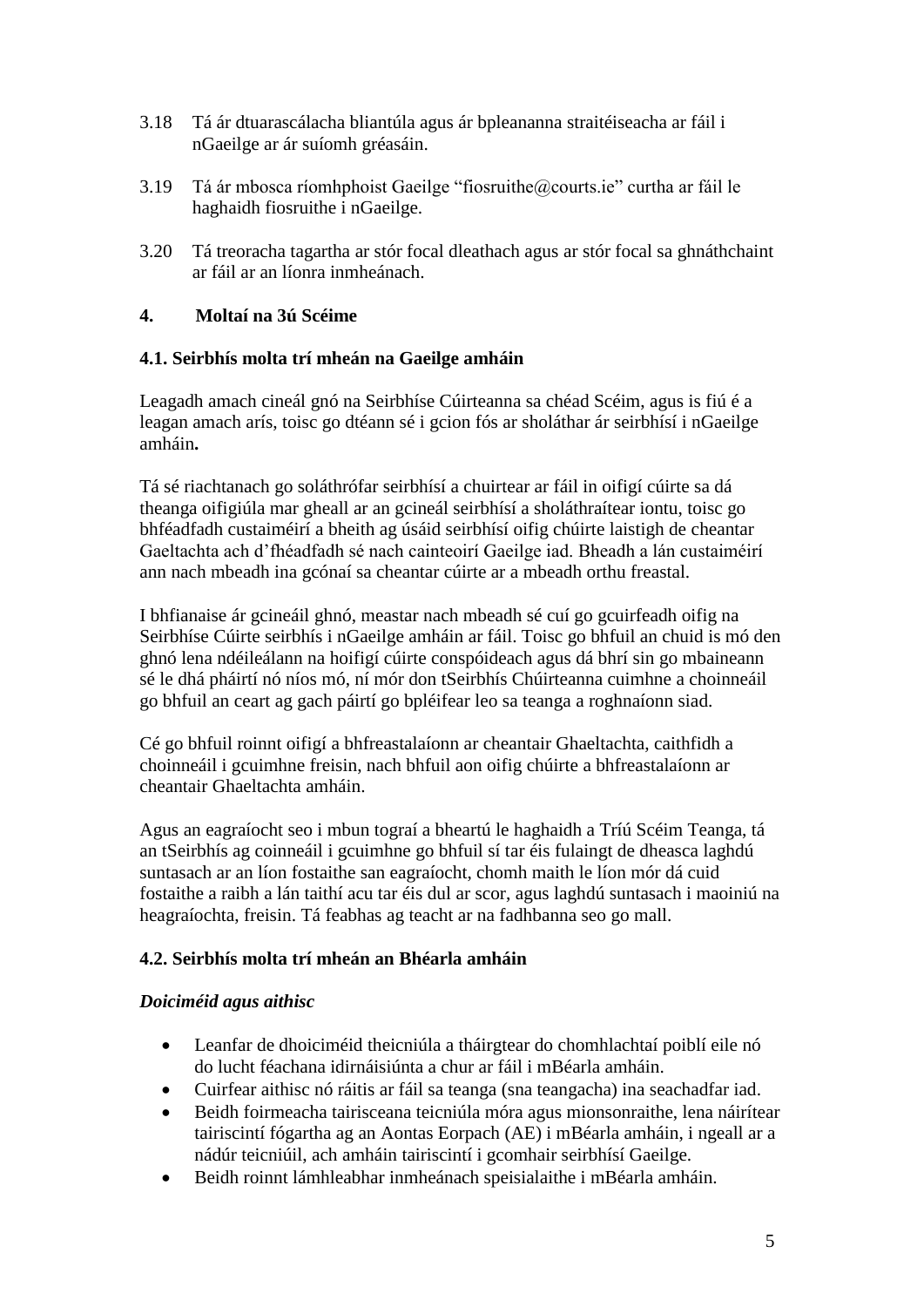Ní chuirfear ábhar "na Dialainne Dlí" ar fáil i nGaeilge in easnamh córas TF chun tacú le hábhar i nGaeilge.

# *Córais TF*

- Ní féidir doiciméadúchán Cúirte a eisiúint i nGaeilge ar ár gcórais TF reatha. Cuirfear soláthar feidhmeanna i nGaeilge san áireamh nuair a bheidh na córais á n-uasghrádú, agus pléifear ceisteanna costais agus comhoiriúnachta ag an am céanna. Toisc go bhfuil na córais i gceist ina gcórais choibhneasta chasta a forbraíodh go hinmheánach thar a lán blianta, agus go bhfuil ais-fheistiú deacair, costasach agus dian ar acmhainní, beidh gá le hanailísí tionchair a dhéanamh i gcomhair gach uasghrádaithe.
- Faoi láthair níl córas Ar Líne na Seirbhíse Cúirteanna (CSOL) ar fáil ach amháin i mBéarla. Dá bharr sin, níl an áis Mhionéilimh ar líne ar fáil ach amháin i mBéarla. Cé go bhfuil gléas ag an gcóras ríomhaire seirbhísí a chur ar fáil trí mheán na Gaeilge, bheadh caiteachas suntasach i gceist le sin. Scrúdófar an inmharthanacht sheirbhísí Ghaeilge a chur ar fáil le linn thréimhse na Scéime seo.
- Leanfar de dhoiciméadúchán Cúirte i nGaeilge a eisiúint de láimh, más gá.
- Ní mheastar freagraí uathoibríocha ar ríomhphoist a bheidh ina gcomhfhreagras pearsanta leis an gcustaiméir agus dá bhrí sin níl siad faoi réir fhorálacha Acht na dTeangacha Oifigiúla 2003.

## **4.3. Seirbhísí molta trí mheán na Gaeilge agus an Bhéarla araon**

## **Suíomh Gréasáin**

- Cuirfear Rialacha na Cúirte, nuair atá siad ar fáil i nGaeilge, ar fáil ar an suíomh Gréasáin, agus i ngach oifig oiriúnach freisin.
- Leanfar d'ábhar "na Dialainne Dlí" a chur ar fáil i mBéarla amháin, ar an suíomh gréasáin ach beidh an téacs statach ar fad sa Dialann (ceannteidil) sa dá theanga.

## **Ginearálta**

 Is féidir fíneálacha arna ngearradh ag na cúirteanna a íoc trí áiseanna a sholáthraíonn An Post. Beidh seirbhís ríomhíochta an chomhlachta sin ar fáil i nGaeilge agus i mBéarla araon go luath.

## **4.3.1. Saoráidí**

#### **Teileafón**

 Cuirfimid eolas caighdeánach uathoibríoch ar fáil i nGaeilge, dóibhsean a roghnaíonn Gaeilge, i ngach oifig sa tSeirbhís Chúirteanna ina bhfuil a leithéid de sheirbhísí uathoibríocha teileafóin ar fáil cheana, faoi réir breithnithe comhoiriúnachta agus costais, le linn an dá Scéim atá amach romhainn.

#### **Lasc-chlár**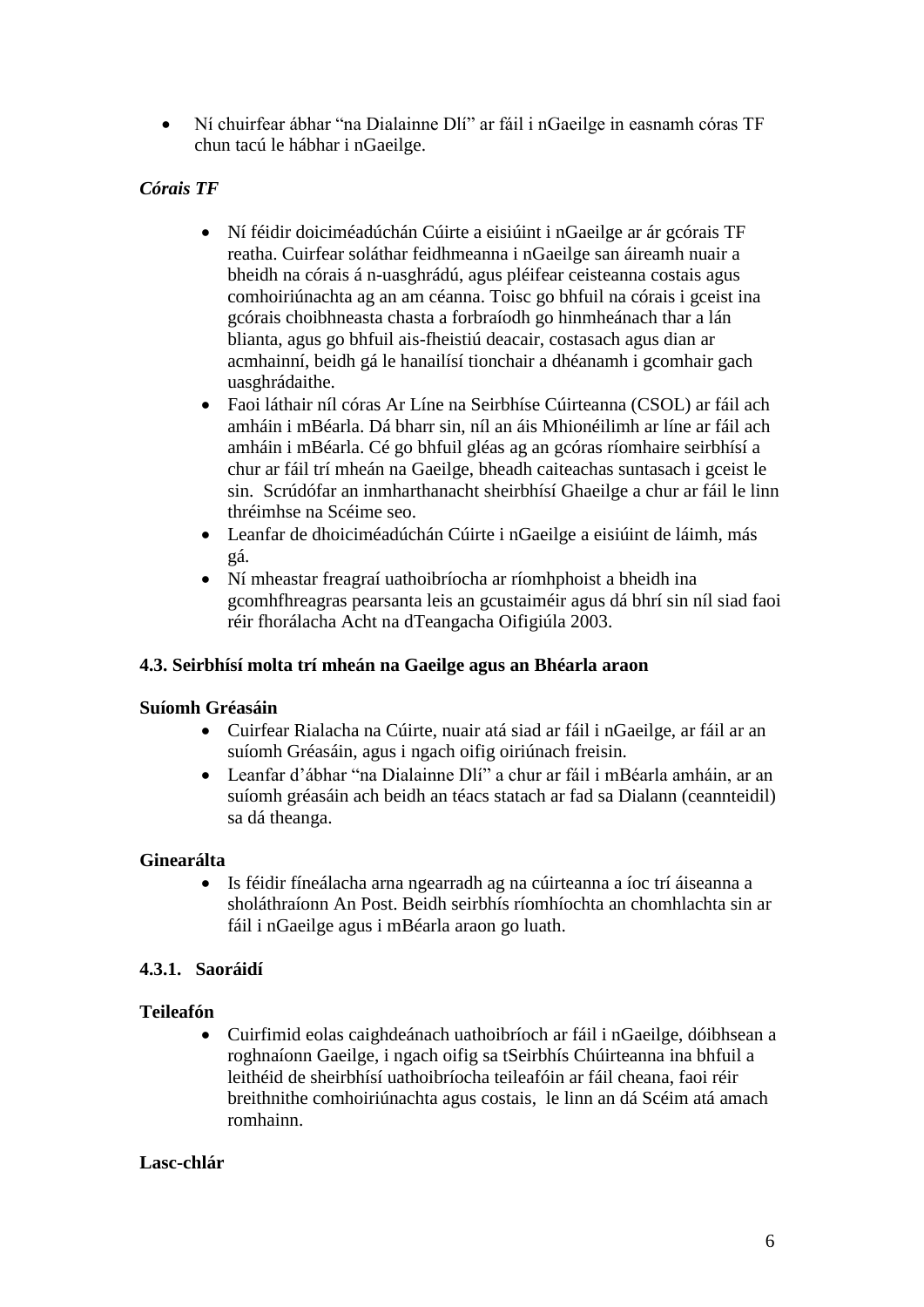Ceanglóimid ar oibreoirí Lasc-chláir, ar fhoireann ar conradh iad, a bheith cumasach i bhfrásaí fáiltithe i nGaeilge agus freagairt a thabhairt le hainm na Seirbhíse Cúirteanna i nGaeilge agus i mBéarla; agus go bhfuil a fhios acu na bunbheannachtaí i nGaeilge, agus go ndéanfar socruithe chun glaoiteoirí a aistriú go dtí an tseirbhís chuí trí Ghaeilge.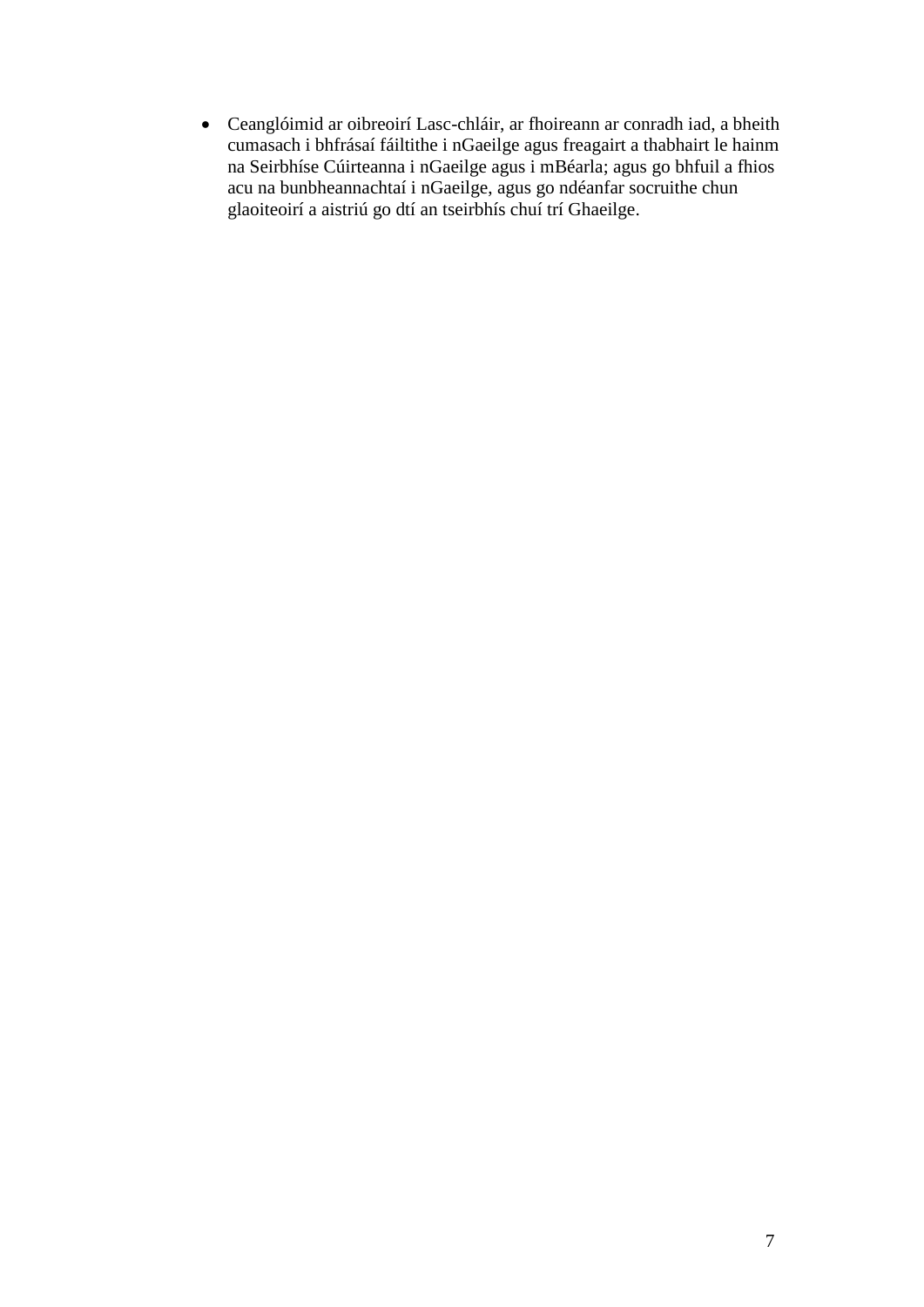## **4.3.2. Córais Teicneolaíocht Faisnéise agus Cumarsáide**

- Cé go mbeidh ábhar statach a bhaineann le fiosruithe maidir le cásanna na hArd-Chúirte ar fáil i nGaeilge ar an tseirbhís ar líne "Cuardaigh an Ard-Chúirt" ar shuíomh gréasáin na Seirbhíse, beidh ainmneacha réimsí sonraí fós ar fáil i mBéarla amháin, go dtí go ndéanfar ár gcóras TF reatha a uasghrádú nó a athsholáthar, mar a sonraítear thuas mar *Chórais TF.*
- Nuair a dhéanfar é a uasghrádú nó a athsholáthar, beidh ainmneacha réimsí sonraí na seirbhíse 'CUARDAIGH an Ard-Chúirt' ar fáil ar líne i nGaeilge agus i mBéarla araon. Beidh ábhar i nGaeilge amháin sa chás gur eisíodh an cás i nGaeilge.

## **4.3.3. Seirbhís labhartha na Gaeilge:**

- I ngeall ar chomh casta agus teicniúil atá teanga an ghnó Cúirte, atá éagsúil arís idir réimsí gnó Cúirte (m.sh. Probháid, Coiriúil, Sibhialta), agus ar chineál tromchúiseach agus conspóideach an ghnó a stiúrtar, beidh gnóthú cumais ar leibhéal ard go leor chun gnó den sórt sin a stiúradh i nGaeilge mall ó riachtanas agus leanfar de thar thréimhse cúpla scéime.
- Mar thoradh ar shrianta agus laghduithe reatha i líonta foirne ní mór dúinn an fheidhm is fearr agus is féidir a bhaint as na hacmhainní atá fágtha.
- Tá oifigí ag an tSeirbhís Chúirteanna i ngach contae, lena n-áirítear na contaetha ina bhfuil pobail Ghaeltachta.
- Ag cur beartas um shoghluaisteacht agus um fhorbairt foirne san áireamh, chomh maith leis an laghdú atá tagtha ar an líon fostaithe san fhoireann le 9 mbliana anuas, ní féidir foireann Ghaeilge a chur ar fáil i ngach oifig, ná ball foirne a bhfuil na scileanna riachtanacha aige nó aici a choinneáil i gceantar gnó amháin nó i suíomh amháin ar feadh tréimhse éiginnte.
- Tá an tSeirbhís Chúirteanna ag cur oiliúint Ghaeilge ar fáil dá foireann i nGaelchultúr.

## *Oifigí ina bhfreastalaítear ar phobail mheasctha Ghaeltachta agus Bhéarla*

- Tá foireann Ghaeilge ar fáil faoi láthair in oifigí i gContaetha na Gaillimhe, Dhún na nGall agus Chiarraí ina bhfreastalaítear ar phobail Ghaeltachta.
- Déanfaidh an tSeirbhís Chúirteanna a dícheall seirbhísí Gaeilge a chur ar fáil ina hoifigí i gcontaetha ina bhfuil pobail Ghaeltachta, a mhéid is a bheidh na hacmhainní ar fáil.
- Arís, ag coinneáil i gcuimhne cineál an-teicniúil agus an-chasta theanga an ghnó Cúirte agus cineál tromchúiseach agus conspóideach an ghnó a stiúrtar, cuirfear fiosruithe casta chuig oifig ar bith lena dteastaíonn eolas agus comhairle an lucht bainistíochta sinsearaí ar fáil i mBéarla sa chás nach cainteoir Gaeilge é/í an saineolaí teicniúil cuí.

## *Ginearálta*

- Déanfaimid athbhreithniú bliantúil ar an líon baill foirne reatha atá cumasach sa Ghaeilge labhartha.
- Sa chás go bhfuil seirbhís Ghaeilge ar fáil in oifig, fógróimid é sin do ghlaoiteoirí poiblí le comharthaíocht. Sa chás go bhfuil cumas na Gaeilge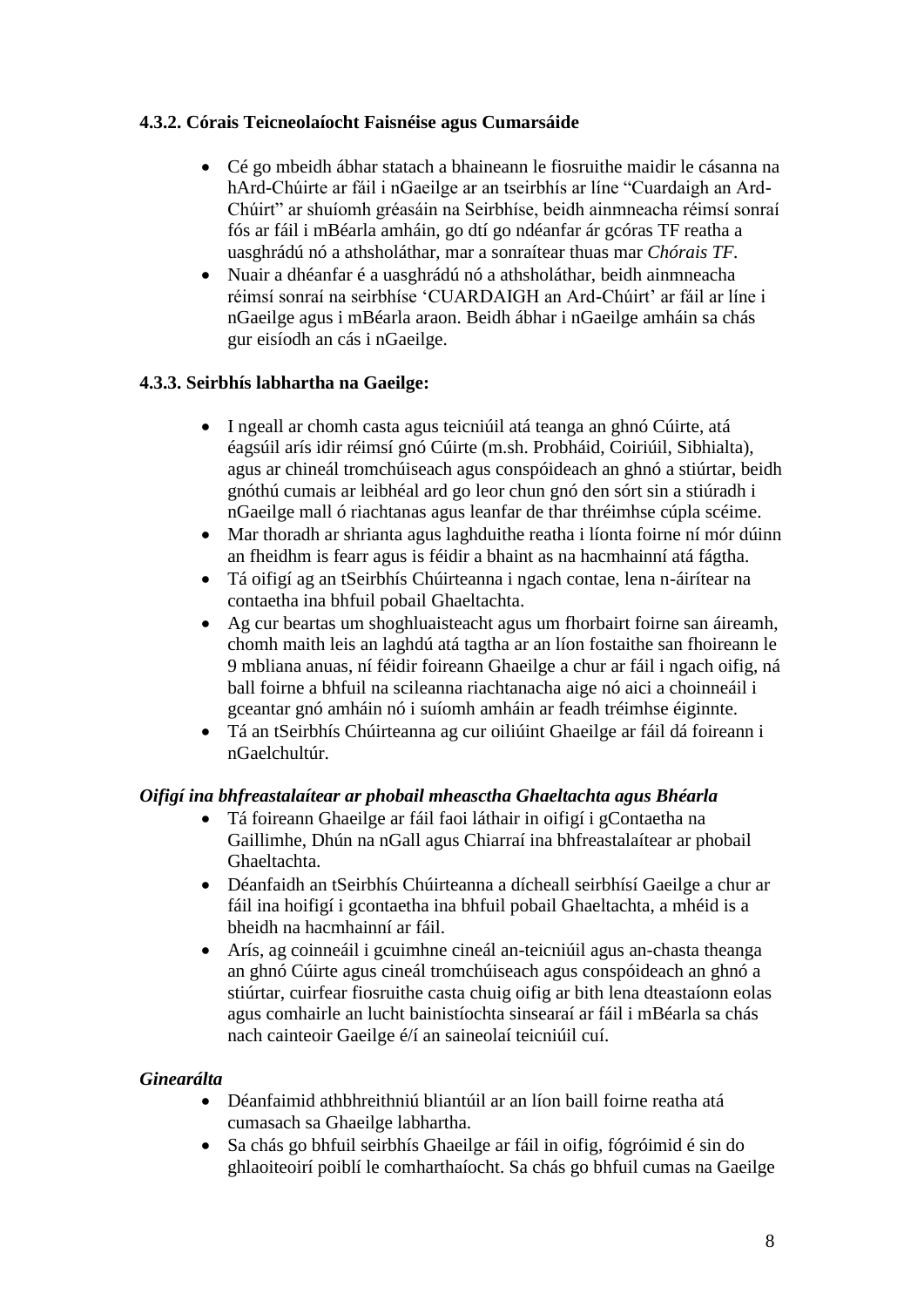ar fáil, cuirfear é sin in iúl do chustaiméirí le Fógra Oifige, amhail "Tá Gaeilge againn" agus léireofar deasc ina dtairgfear seirbhís dá leithéid le comhartha amhail, "Gaeilge Anseo."

- Baileoimid faisnéis ar an éileamh ar sheirbhísí Gaeilge in oifigí poiblí agus déanfaimid measúnú orthu gach bliain.
- Tá eolaire tiomsaithe againn de na baill fhoirne atá cumasach sa Ghaeilge chun freagra a thabhairt ar fhiosruithe ó chustaiméirí a sheoltar tríd an bhosca ríomhphoist Ghaeilge "fiosruithe@courts.ie" agus go dtabharfaidh siad cúnamh dá gcomhghleacaithe nuair a bhíonn gá leis.

## **4.3.4. Oiliúint**

- Tá an tSeirbhís Chúirteanna tiomanta do bheartas chun feabhas a chur ar oilteacht na Gaeilge ina foireann, go háirithe iad siúd a oibríonn in oifigí poiblí agus a dhéileálann leis an gcustaiméir seachtrach, trí chlár um oiliúint dheonach a leanfar de sa scéim seo, agus i scéimeanna ina dhiaidh seo. Is é ár rún thar roinnt scéimeanna baill foirne a bheith againn i suíomh ina bhfuil cumas dóthanach Gaeilge chun gnó Cúirte a stiúradh i nGaeilge.
- Meabhrófar d'fhoireann na Seirbhíse Cúirteanna ó am go ham faoin réimse leabharlanna tagartha, lámhleabhair dhátheangacha agus ábhair tagartha idir-ranna atá ar fáil.
- Leanfaimid den fhoireann a bhfreastalaíonn ar ranganna Gaeilge le linn a éascú trí mhaoiniú, ag brath ar acmhainní na heagraíochta.
- Glacfaimid páirt sa chúrsa Gaeilge atá á fhorbairt mar thionscadal comhoideachais agus comhfhorbartha, má mheastar go mbeadh sé sin oiriúnach do riachtanais na Seirbhíse.
- Eagróimid cruinnithe agus ceardlanna chun machnamh a dhéanamh ar cén tslí ab fhearr eolas agus oilteacht de chuid na breithiúnachta, fhoireann na cúirte agus ár gcustaiméirí a chur i bhfeidhm chun cleachtas na Gaeilge a spreagadh.
- Tabharfar comhairle don fhoireann i dtaca le raon na ranganna Gaeilge ardchaighdeáin atá ar fáil lasmuigh d'uaireanta oifige.
- Leanfar ar aghaidh le feasacht teanga a bheith mar chuid den Oiliúint Ionduchtúcháin agus Seirbhíse do Chustaiméirí.
- Tabharfaimid tacaíocht do bhaill fhoirne trí sholáthar leaganacha Gaeilge de na horduithe agus comhfhreagras eile is mó a úsáidtear.